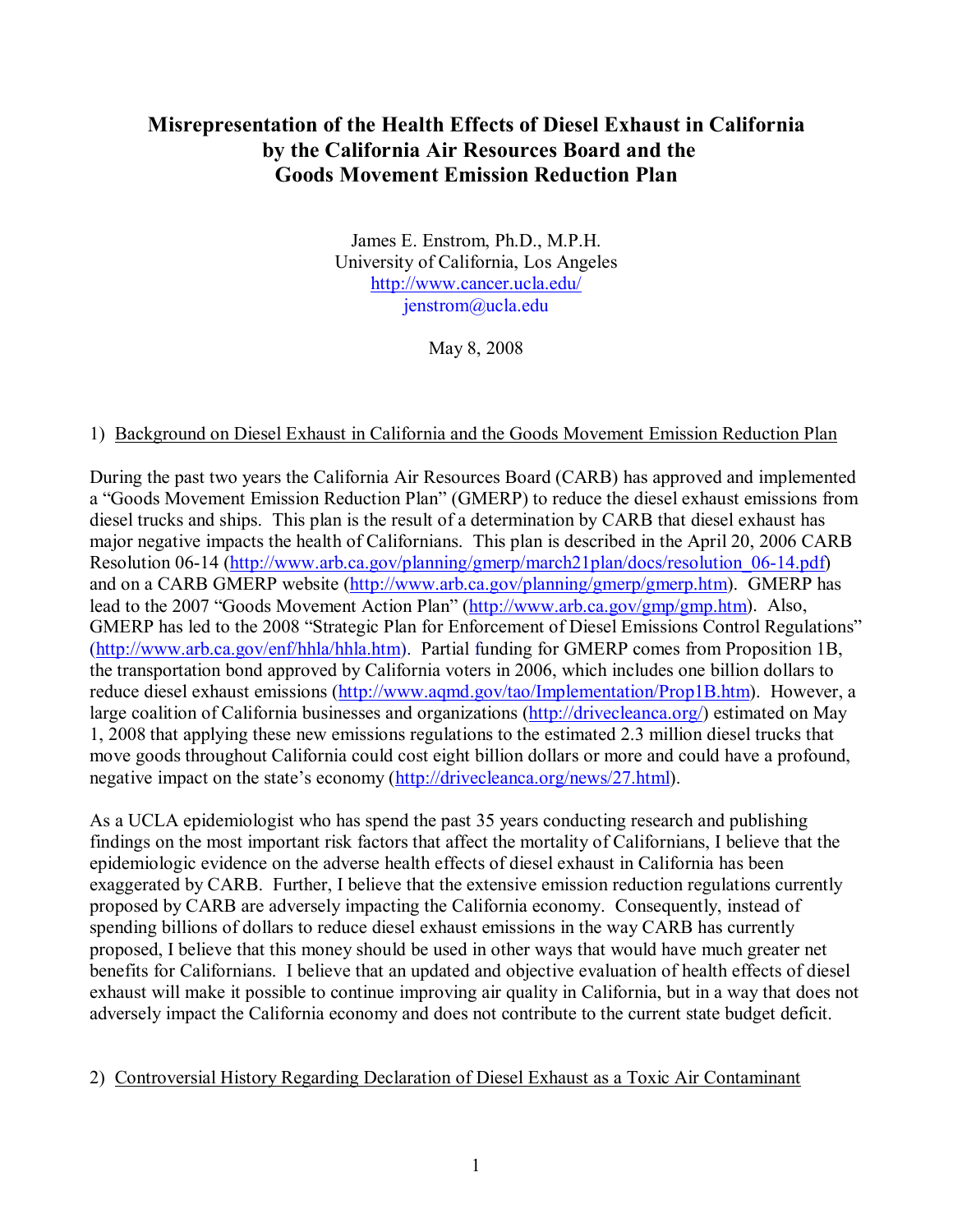After about 10 years of intense controversy, diesel exhaust was declared to be a toxic air contaminant (TAC) by the CARB Scientific Review Panel (SRP) on Toxic Air Contaminants on April 22, 1998 (http://www.arb.ca.gov/srp/mt042298.htm). A summary of the controversy was given in the April 23, 1998 Los Angeles Times article "Diesel Exhaust Found to Pose Strong Cancer Risk; State must decide whether to declare fumes a toxic threat requiring safeguards. Business leaders attack report" (http://proquest.umi.com/pqdweb?did=28940780&sid=1&Fmt=3&clie%20ntId=1564&RQT=309&VName=PQD). Then, on August 27, 1998 the CARB declared diesel exhaust particulate matter to be a TAC. This action was taken after industry groups, including trucking and oil companies, agreed to end years of intense opposition to CARB action on diesel as long as only diesel exhaust particulate matter, not diesel exhaust as a whole, was identified as a TAC. This action was described in an August 28, 1998 Los Angeles Times article "Board Declares Diesel Soot a Cancer-Causing Pollutant" (http://proquest.umi.com/pqdweb?did=33480494&sid=1&Fmt=3&clie%20ntId=1564&RQT=309&VName=PQD).

Since 1998, diesel exhaust and diesel exhaust particulate matter levels in California and the US have declined substantially. These improved air quality trends are documented in the January 2008 book "Air Quality in America" by Joel M. Schwartz and Steven F. Hayward (http://www.aei.org/books/bookID.918/book\_detail.asp). Indeed, tremendous progress has been made in improving overall air quality during the past 50 years and some of this progress has been recently summarized by CARB (ftp://ftp.arb.ca.gov/carbis/board/books/2008/022808/08-2-8pres.pdf). In addition, there is substantial new epidemiologic evidence relevant to the health effects of diesel exhaust that was not considered when the 1998 TAC declaration was made. For instance, the 2007 paper by Francine Laden et al. measured death rates during 1985-2000 among 54,000 members of the unionized U.S. trucking industry (*Environ Health Perspect* 2007;115:1192-1196). This cohort, which included 36,000 diesel truck drivers, had death rates from all causes and all cancer that were substantially below the rates among US males. Furthermore, unlike earlier evidence that was used in the TAC declaration, this cohort did not have a substantially elevated lung cancer death rate (http://www.pubmedcentral.nih.gov/picrender.fcgi?artid=1940099&blobtype=pdf). Relatively low death rates are often found in working populations, most likely due to the "healthy worker effect," a factor that was not discussed when the SRP declared diesel exhaust to be a TAC. The "healthy worker effect" and the overall low mortality in the trucking cohort was not properly explained in the January 24, 2008 CARB presentation (ftp://ftp.arb.ca.gov/carbis/board/books/2008/012408/08-1-1pres.pdf). This new evidence must be considered in an updated assessment of the health effects of diesel exhaust.

3) Exaggerated "Premature Mortality" Calculation in March 21, 2006 GMERP Appendix A "Quantification of the Health Impacts and Economic Valuation of Air Pollution from Ports and Goods Movement in California*"* (http://www.arb.ca.gov/planning/gmerp/march21plan/appendix\_a.pdf)

My December 15, 2005 paper, "Fine particulate air pollution and total mortality among elderly Californians, 1973-2002" (*Inhalation Toxicology* 2005;17:803-816), along with a cover letter, was submitted to CARB on January 9, 2006 for consideration regarding the GMERP (http://www.arb.ca.gov/planning/gmerp/dec1plan/gmerp\_comments/enstrom.pdf). My paper, which found no relationship between fine particulate matter (PM2.5) and mortality in elderly Californians during 1983-2002, is directly relevant to the "PM-related Mortality" calculation described on pages A-29 and A-30 of Appendix A. Although it represents the most detailed and comprehensive analysis of PM2.5 and mortality ever published on a California cohort, my paper (Enstrom, 2005) was not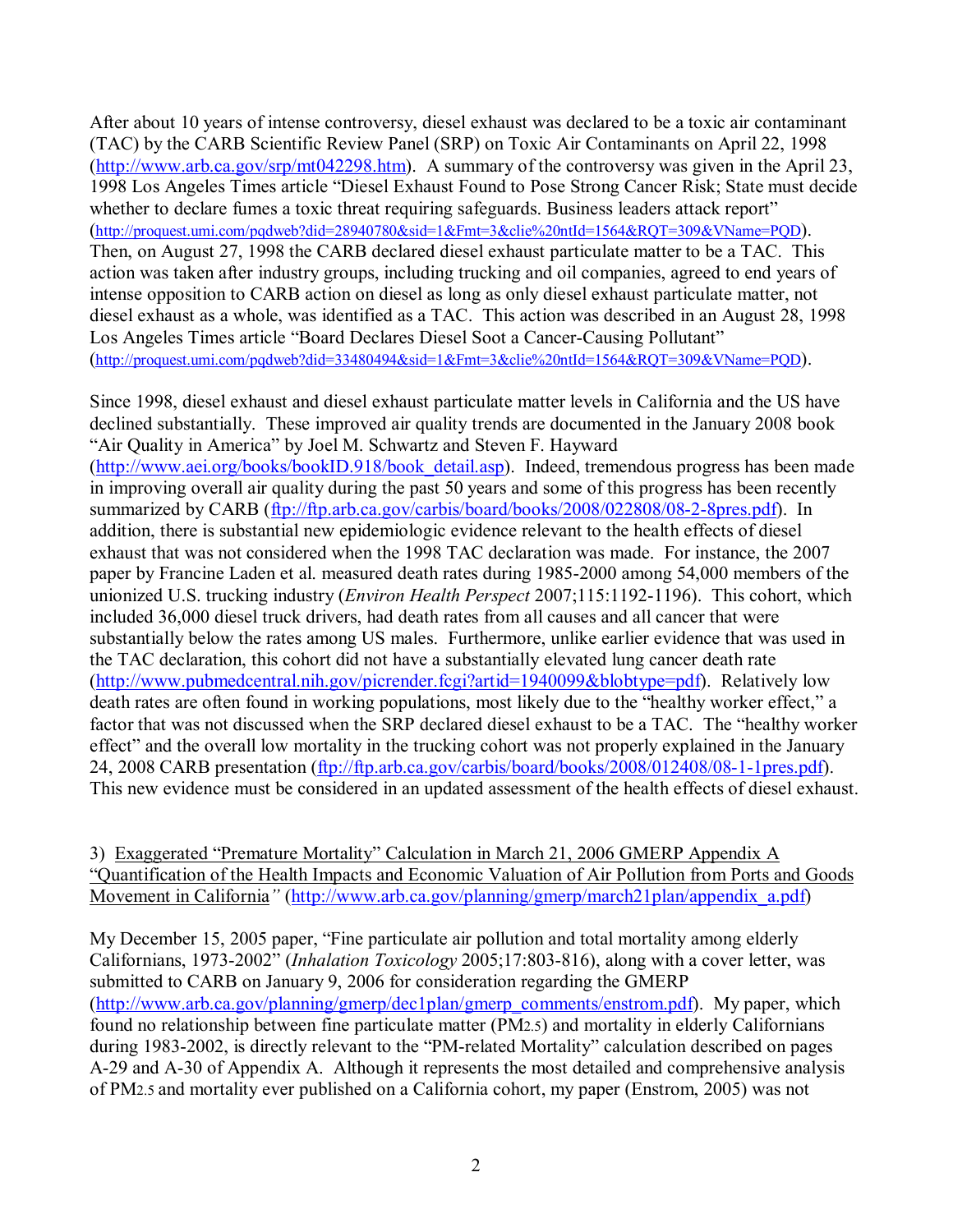included in the calculation of premature deaths, apparently because of the claim that "this study has generated a great deal of controversy . . . ." However, the nature of the controversy was not specified and no specific justification for exclusion was given. Instead, primary emphasis was given to the November 1, 2005 paper "Spatial Analysis of Air Pollution and Mortality in Los Angeles" by Michael Jerrett et al. (*Epidemiology* 2005;16:727-736), which found an unusually large relationship between PM2.5 and mortality in the Los Angeles basin during 1982-2000.

This led to the Appendix A estimate that particulate matter is responsible for 2,400 premature deaths (page A-6), out of the total of about 230,000 California deaths per year. However, the Jerrett results are inconsistent with both my 2005 results and the US map of "fine particles and mortality risk" during 1982-1989 by Daniel Krewski et al. (http://pubs.healtheffects.org/view.php?id=6, Part II, page 197). The US map, which is shown at the end of this letter, indicates that fine particles are associated with only "medium mortality" risk in the Los Angeles basin, while the "high mortality" risk is concentrated in the Appalachian states around West Virginia. The geographic variation in mortality risk of PM2.5 is supported by a 2007 Johns Hopkins University Working Paper by Scott Zeger et al., which shows no relationship between PM2.5 and mortality during 2000-2002 in an elderly Medicare population in the Western U.S. (http://www.bepress.com/jhubiostat/paper133/, pages 2, 18, 19, 21). Since the results in my paper, the Krewski US map, and the Zeger working paper indicate that there is no current excess mortality in California associated with PM2.5 exposure, the Appendix A calculation must be redone to include this evidence. All available evidence must be objectively evaluated before an estimate is made of the number of premature deaths in California that might be due to particulate matter.

Also, my paper has been omitted from CARB Board Meeting Health Updates posted during 2005-2008 (http://www.arb.ca.gov/research/health/healthup/healthup.htm). In particular, it was omitted from the March 23, 2006 CARB Staff Presentation, "Stronger Relationship Between Particulate Matter (PM) and Premature Death" (ftp://ftp.arb.ca.gov/carbis/board/books/2006/032306/06-3-1pres.pdf). Slide 14 of this presentation cited eight major studies, including both the Jerrett and Krewski studies, but it omitted my California-specific study entirely and made no mention of the California-specific results in the Krewski US map. Then slides 15-23 described only the Jerrett study, with no mention of any other evidence. Inclusion of all relevant evidence, particularly California-specific evidence, is critical because the estimation of premature deaths involves great uncertainty. For example, the November 2005 GMERP Appendix A, which did not rely on the Jerrett study, calculated that there were only 750 premature deaths per year (see pages A-5, A-40, and A-41). The November 2005 Appendix A is available on my website (http://www.scientificintegrityinstitute.org/GMERPAppA120205.pdf). Keep in mind that the Appendix A analyses done CARB staff have not been subjected to the same kind of independent critical evaluation that the peer reviewed Enstrom and Jerrett papers have received.

An excellent overview of the particulate matter controversy has been presented by Robert Phalen in his 2002 book "The Particulate Air Pollution Controversy: A Case Study and Lessons Learned" (http://www.amazon.com/gp/reader/1402072252/ref=si3\_rdr\_ty). CARB has not been citing his book, although Phalen has run the UC Irvine Air Pollution Health Effects Laboratory for the past 30 years (http://yosemite.epa.gov/sab/SABPEOPLE.NSF/5f93eb584370e03c8525715c00760c8d/bb514879d50 3a7a785257368006f34b8!OpenDocument). A massive review is the 669-page "Health Assessment Document for Diesel Engine Exhaust" done by the U.S. Environmental Protection Agency in 2002 (http://cfpub.epa.gov/ncea/cfm/recordisplay.cfm?deid=29060). Although it documented a relationship with lung cancer, this review made no finding that diesel exhaust caused premature mortality.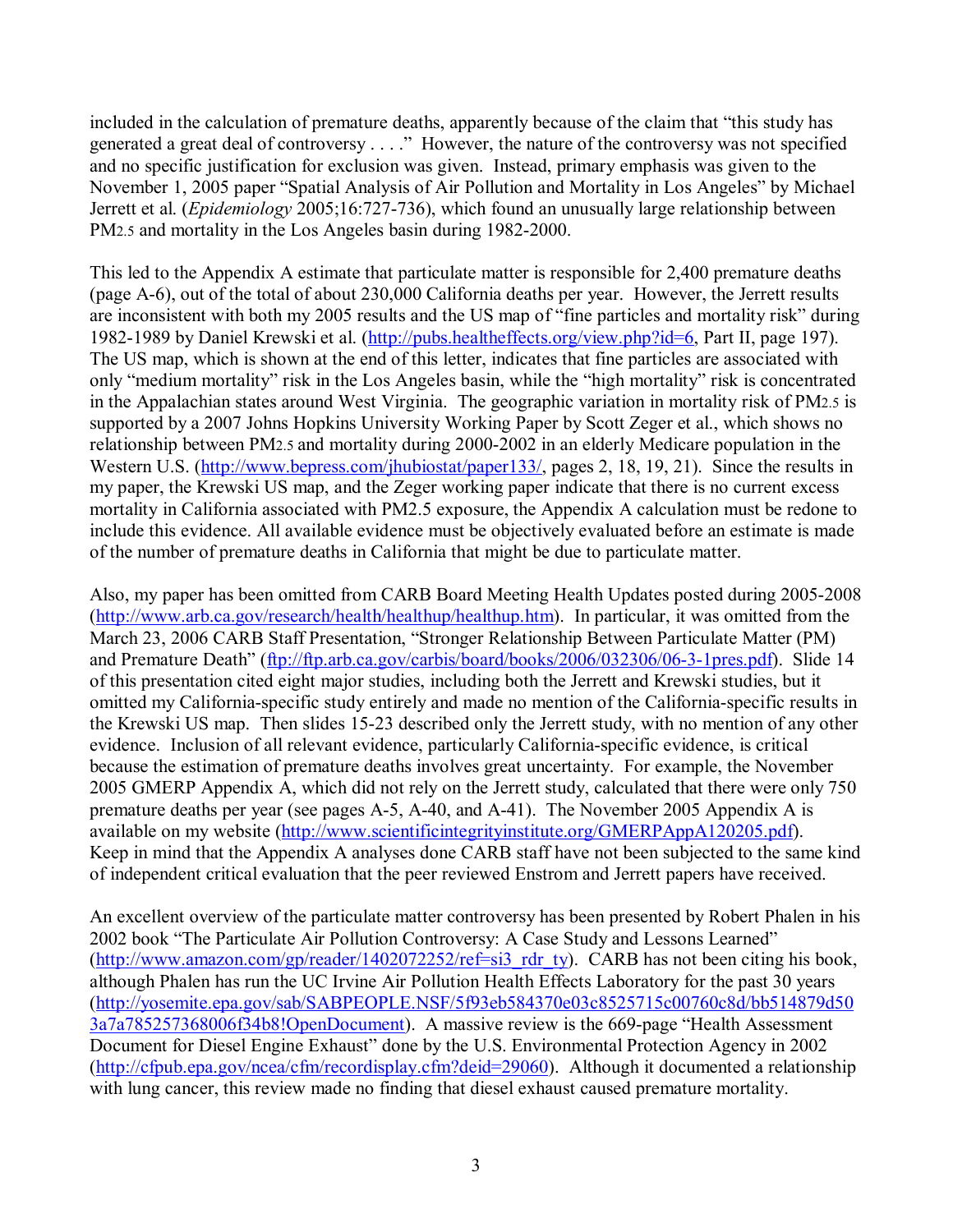4) The California Health and Safety Code and Appointments to the Scientific Review Panel (http://caselaw.lp.findlaw.com/cacodes/hsc/39670-39671.html)

California Health and Safety Code (CHSC) Sections 39670-39671 define the CARB Scientific Review Panel on Toxic Air Contaminants and the specific way in which the nine members of the panel are to be appointed (http://caselaw.lp.findlaw.com/cacodes/hsc/39670-39671.html). In particular, each panel member is appointed "for a term of three years" and "the terms of three members expire each year." However, although I have been receiving CARB listserv messages continuously since 2005, I have never seen any announcement requesting nominations or applications for new panel members. Indeed, based on a comparison of the April 22, 1998 SRP transcript (http://www.arb.ca.gov/srp/mt042298.htm, page ii) with the 2008 CARB list of SRP members (http://www.arb.ca.gov/srp/public.htm), five SRP members have served for at least ten years. From information currently posted about prior SRP meetings (http://www.arb.ca.gov/srp/srpmeetings.htm), four current SRP members have served for at least 17 years, and other evidence indicates that two of these four have served for at least 22 years. I believe that the clear intent of the CHSC is timely turnover on the SRP, not repeated reappointment of the same panel members. Lack of turnover, as specified in the CHSC, has denied many other qualified California scientists an opportunity to be on the SRP and to provide new perspective and expertise on the important issues related to TAC assessment. Although one group of California scientists determined that diesel exhaust was a TAC based on 1998 evidence, another group of equally qualified California scientists might not make that same determination based on current evidence. That is one important reason why there should be timely turnover on the SRP, as provided for in the CHSC.

#### Conclusions and Requests to CARB

As a UCLA epidemiologist who has spend the past 35 years conducting research on important risk factors related to the health of Californians, I believe that the mortality effects of diesel exhaust on Californians have been exaggerated by the April 22, 1998 SRP decision and by the March 21, 2006 GMERP Appendix A. Furthermore, I believe that the GMERP is having an adverse impact on the California trucking industry, as stated above (http://drivecleanca.org/news/27.html). Also, I believe that the GMERP is largely responsible for the recent efforts to establish a new port in Baja California because of the environmental regulations and constraints on development associated with the existing ports in Southern California, as described in the March 25, 2008 Los Angeles Times (http://articles.latimes.com/2008/03/25/news/fi-mexport25). Finally, I believe that the GMERP is the primary reason environmental activists have threatened to sue the Port of Long Beach in order to force a reduction in diesel emissions, as described in the February 7, 2008 Los Angeles Times (http://www.latimes.com/news/science/environment/la-me-port7feb07,0,3674984.story).

In response to my above points, CARB and the California Legislature should make sure that appointments to the SRP are consistent with the provisions of the CHSC. In this regard, CARB should promptly post announcements soliciting new candidates for the three SRP positions that expire at the end of 2008. Furthermore, CARB should undertake objective updated assessments of the relationship between fine particles and mortality in California and of the overall health effects of diesel exhaust in California. At a time when the California economy is facing major challenges and the state budget has a large deficit, there should be a proper prioritization of the most important needs in the California, with the GMERP assigned a priority that is consistent with the actual health risks of diesel exhaust.